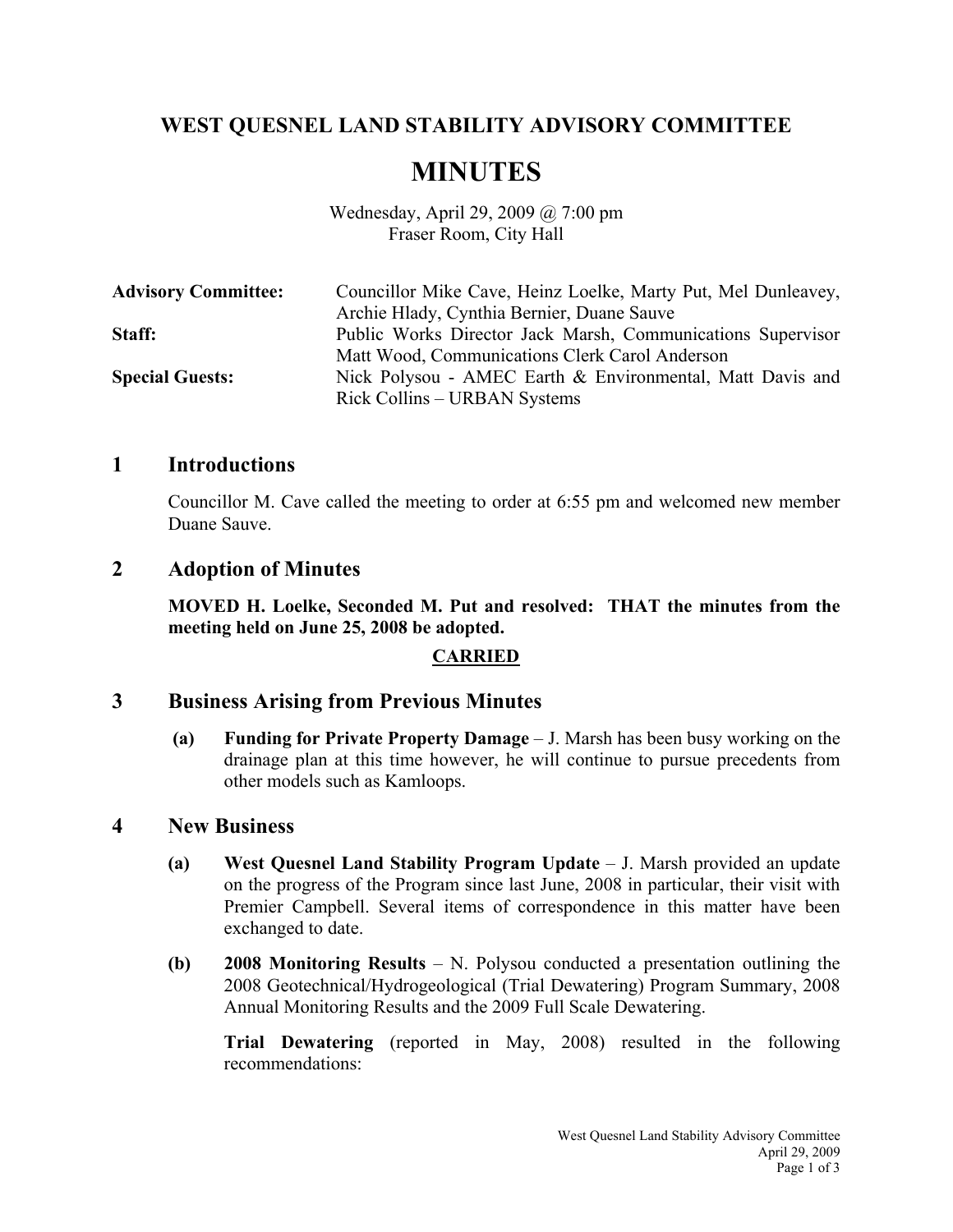- proceed with design and construction (phased) of a full scale dewatering program;
- utilize horizontal drains across the lower/eastern portion of the landslide area;
- utilize pumping wells across the upper/middle portion of the landslide;
- continue and enhance long term monitoring.

**Full Scale Dewatering** (2009 – 2010) included the following recommendations:

- horizontal drains across the lower/eastern portion of the landslide area (10 locations);
- pumping wells across the upper/middle portion of the landslide (14 wells);
- monitoring package;
- service package (property access, site construction, power, outfalls);
- \$3.5 m over two calendar years (requires funding);
- supporting storm drainage infrastructure (requires funding);
- continue / enhance monitoring;
- carrying out pre-construction final design activities in preparation for potential budget approval for full scale implementation.

 This piece of the program is designed to get the subsurface water out of the ground. The Drainage Plan is designed to limit the amount of surface water getting into the ground.

 Discussion on the location of the wells. R. Collins distributed a map showing the location of both the horizontal drains and pumping wells as they relate to the need to connect to storm drainage.

**Drainage Plan** continued with R Collins. The main reasons for this Drainage Plan are to take water off site, not allow public water to flow into ponds, take care of flooding issues and place pipe that is suitable for the long term. It will also assist in redirecting water to the storm drains.

 The City will also be looking at metering homes as a means to monitor water consumption. There will be no charge to the residents as this is strictly a means of monitoring. R. Collins presented a map showing the pressure zones and zone flow meter locations in the area as part of the Watermain Leak Detection Program.

Members questioned the costs for ongoing monitoring and maintenance once all of the programs (dewatering and storm drain) and infrastructure have been completed. A conceptual estimate of the increase in operating and maintenance costs related to maintaining the wells is \$35,000 per year to service the pumps, electrical, etc. This amount did not include replacement or ongoing movement monitoring and needs to be confirmed as the program progresses. N. Polysou said there was a possibility that monitoring efforts could be adjusted and/or reduced over time depending on the results of the program and long-term weather patterns. AMEC is going to attempt to get some information from the City of Kamloops with regards to their ongoing operational/maintenance costs for the Aberdeen slide area.